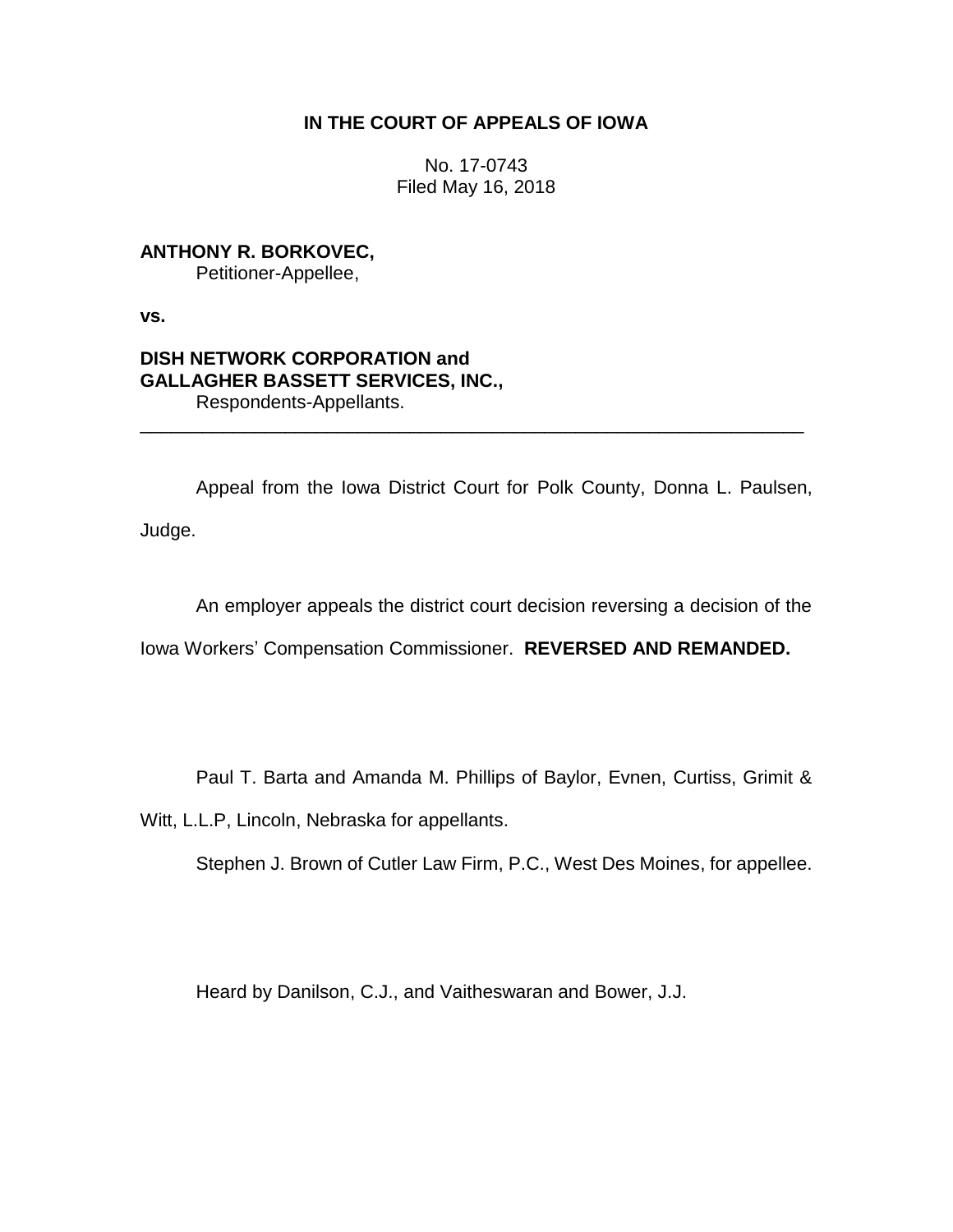#### **BOWER, Judge.**

 $\overline{\phantom{a}}$ 

Dish Network Corporation and Gallagher Bassett Services, Inc. (Dish Network) appeal the district court ruling reversing a decision of the Iowa workers' compensation commissioner. We find the decision of the commissioner was based on substantial evidence and was not irrational, illogical, or wholly unreasonable. We reverse the district court.

### **I. Background Facts and Proceedings**

On July 26, 2009, a drunk driver crossed the centerline and hit Borkovec's vehicle head-on. The crash resulted in significant work-related injuries to Borkovec and killed the other driver's son. Borkovec's right femur, patella of his right knee, and right heel bone were fractured; he suffered contusions to his chest, broken ribs, and nerve damage in his right knee and foot. During his hospitalization, Borkovec suffered from pneumonia, dehydration, anxiety, and an episode of hypoxia.<sup>1</sup> Borkovec was later found to have an altered mental status. Borkovec underwent several surgeries, intensive therapy, and continuing treatment for pain.

On November 7, 2011, Dr. Douglas Martin found Borkovec was at maximum medical improvement (MMI) for his physical injuries. Dr. Martin found Borkovec had a whole person impairment of thirty-four percent of the body resulting from a work injury. Borkovec was restricted to sedentary work. Dr. Martin noted Borkovec had some addiction issues with opioid medication and recommended a plan be implemented to use less addictive medication. At follow-up appointments, Dr. Martin reiterated his findings. Dr. Martin clearly indicated Borkovec was not

<sup>&</sup>lt;sup>1</sup> Hypoxia is a deficiency in the amount of oxygen reaching the tissues of the body.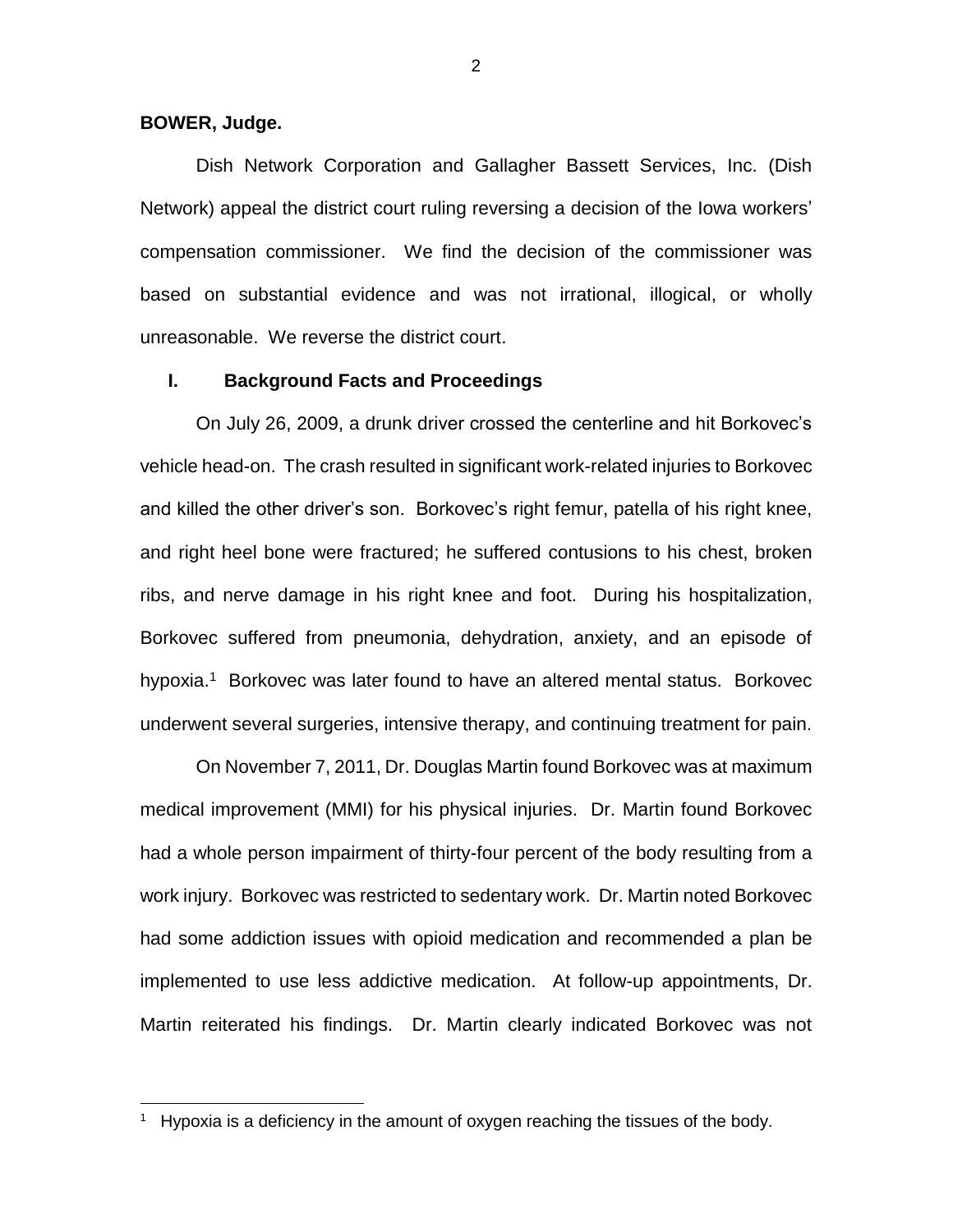abusing the opioids but was adamant Borkovec was addicted to them. In 2014, in response to an inquiry from Dish Network, Dr. Martin indicated chronic opioid use can create a hyperalgesic effect, which causes the patient to become overly sensitive to pain otherwise reduced by the use of opioids.

In July 2013, Borkovec was examined by Dr. Daniel Tranel. Dr. Tranel noted Borkovec had slow speech and thought processes along with impaired judgment and insight. However, Dr. Tranel rejected the testing after concluding Borkovec was intentionally exaggerating his deficiencies. Dr. Tranel did find some limitations but, due to the unreliable results of the tests, could not conclusively state the level of deficiency nor the cause, though he stated the hypoxic episode could be a cause. Dr. Tranel also noted Borkovec's use of opioids and recommended a comprehensive pain management program. Borkovec was rejected by both the University of Iowa Hospitals and Clinics and Nebraska Medical Center pain management programs.

On August 18, 2014, Borkovec was examined by Dr. John Kuhnlein. Dr. Kuhnlein causally related many of Borkovec's conditions to the work-related accident, including Borkovec's memory and cognitive issues. Dr. Kuhnlein found Borkovec was at MMI for his physical injuries but not at MMI for his opioid addiction. Dr. Kuhnlein found Borkovec to be thirty-one percent impaired. Dr. Kuhnlein provided restrictions, including not lifting more than ten pounds, sitting and standing only occasionally, rarely walking, and not driving. Dr. Kuhnlein also stated, "the way that Mr. Borkovec presents himself would produce significant barriers for him to go back to work, and it is unlikely that an employer would hire Mr. Borkovec given the way that he presents himself." Dr. Kuhnlein also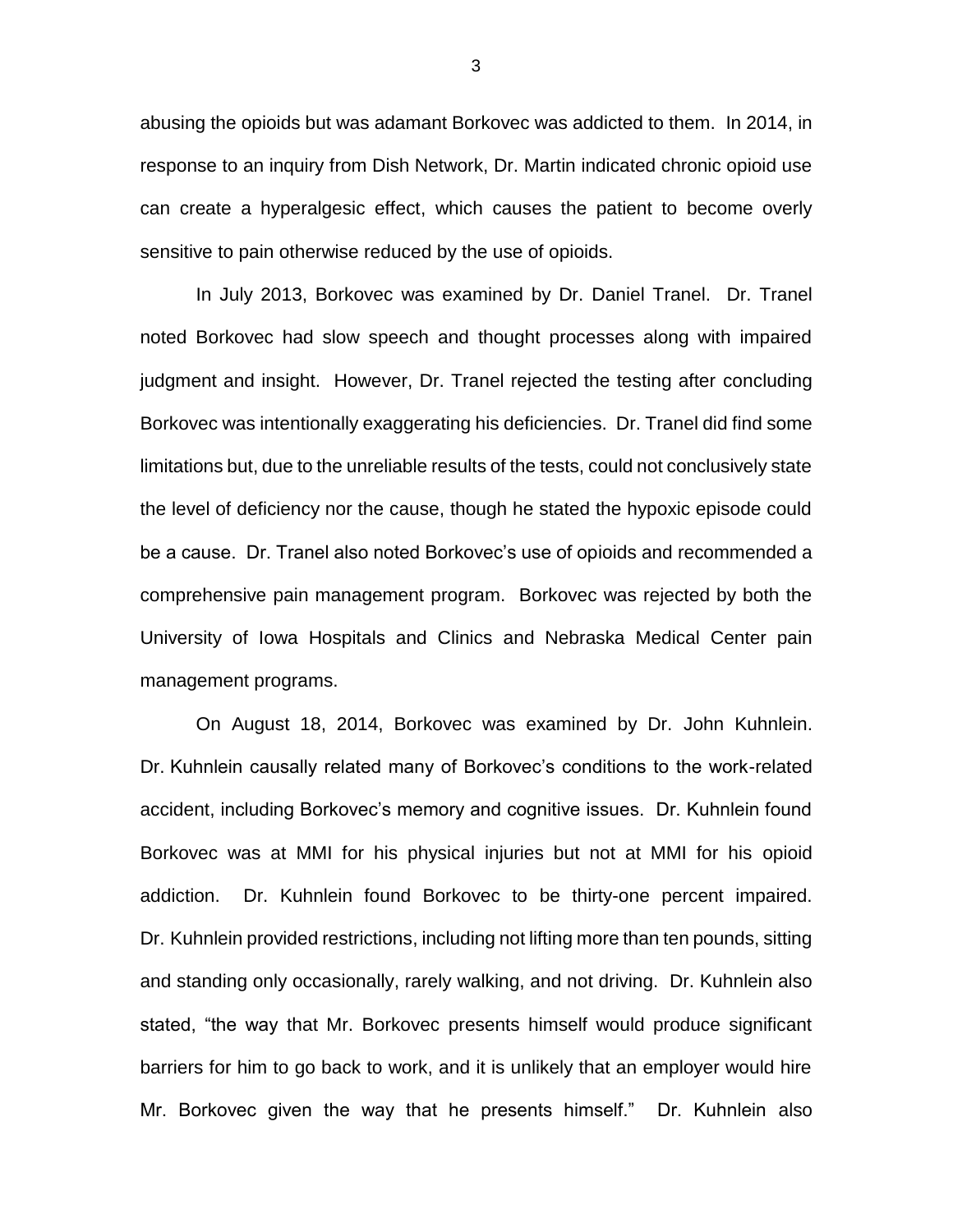recommended Borkovec attend a comprehensive pain management program and stated Borkovec "has not yet reached [MMI] for the opioid addiction. In the strongest terms, he needs to be taken off of these medications if at all possible."

The dispute was heard by a deputy workers' compensation commissioner. The deputy found the injuries to Borkovec's right foot, leg, knee, right arm, shoulders, chest, back, and ribs were work related. The deputy also found the pneumonia, hypoxic episode mood disorders, posttraumatic stress disorder, and opioid dependency were work-related. The deputy found Borkovec's cognitive issues, headaches, hypertension, and sinus problems were unrelated to the work injury. The deputy also found Borkovec was permanently and totally disabled and an odd-lot worker based on his physical injuries but had not achieved MMI for his mental conditions or his opioid addiction. The deputy set the workers' compensation rate at \$427.41 per week.

Dish Network appealed. The commissioner affirmed the deputy's causation and rate findings.<sup>2</sup> However, the commissioner reversed the deputy's finding on permanent and total disability. She cited Borkovec's opioid addiction, which she agreed was not at MMI, as the basis for her reversal. The commissioner found Borkovec's opioid addiction could be treated, which would likely significantly improve his functional capacity.

Borkovec appealed to the district court. The district court held treatment of Borkovec's opioid addiction would not significantly increase his physical

 $\overline{\phantom{a}}$ 

4

<sup>&</sup>lt;sup>2</sup> The Iowa workers' compensation commissioner delegated authority to issue the final agency action to Deputy Workers' Compensation Commissioner Erin Pals. We will refer to this as the commissioner's decision.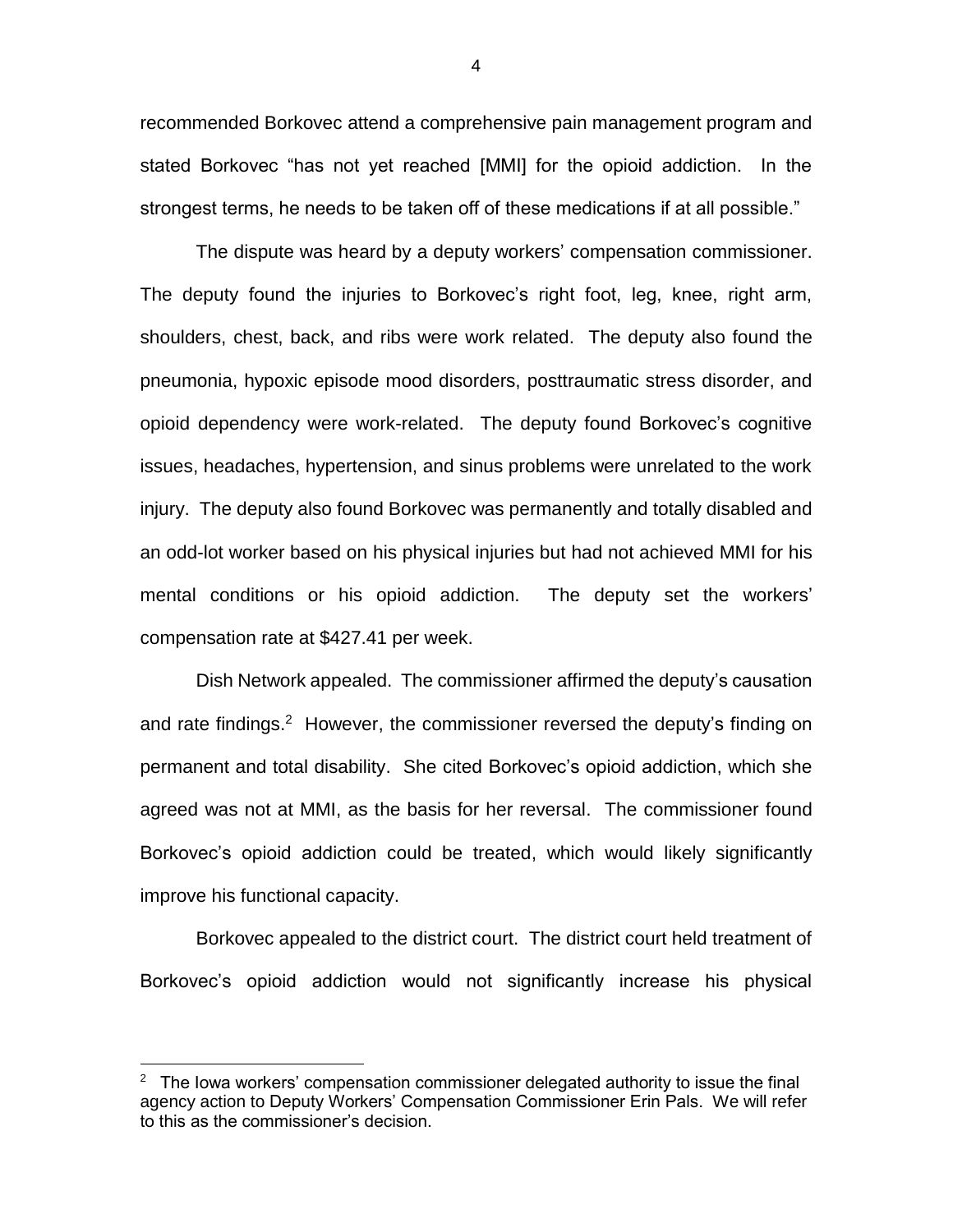functioning and ability to return to work, and therefore, the commissioner's decision should be reversed. Dish Network now appeals.

#### **II. Standard of Review**

We review the district court to determine if we would reach the same decision. *Gits Mfg. Co. v. Frank*, 855 N.W.2d 195, 197 (Iowa 2014). "If we reach the same conclusions, we affirm; otherwise we may reverse." *Mike Brooks, Inc. v. House*, 843 N.W.2d 885, 889 (Iowa 2014).

The commissioner has been vested with the discretion to make determinations of fact. *Id.* We are bound by the factual determinations of the commissioner as long as the determination is "supported by substantial evidence in the record before the court when the record is viewed as a whole." Iowa Code § 17A.19 (10(f) Evidence is substantial when the "quantity and quality of evidence that would be deemed sufficient by a neutral, detached, and reasonable person, to establish the fact at issue when the consequences resulting from the establishment of that fact are understood to be serious and of great importance." *Id*.

The commissioner has also been vested with the authority to apply the law to the facts. *Drake Univ. v. Davis*, 769 N.W.2d 176, 183 (Iowa 2009). An appellate court may reverse the agency's decision if it is found to be "The product of reasoning that is so illogical as to render it wholly irrational." Iowa Code § 17A.19(10)(i). The court may also reverse if the agency's decision is "Based upon an irrational, illogical, or wholly unjustifiable interpretation of a provision of law. . . ." *Id.* § 17A.19(10)(m). "A decision is 'irrational' when it is 'not governed by or according to reason.' A decision is 'illogical' when it is 'contrary to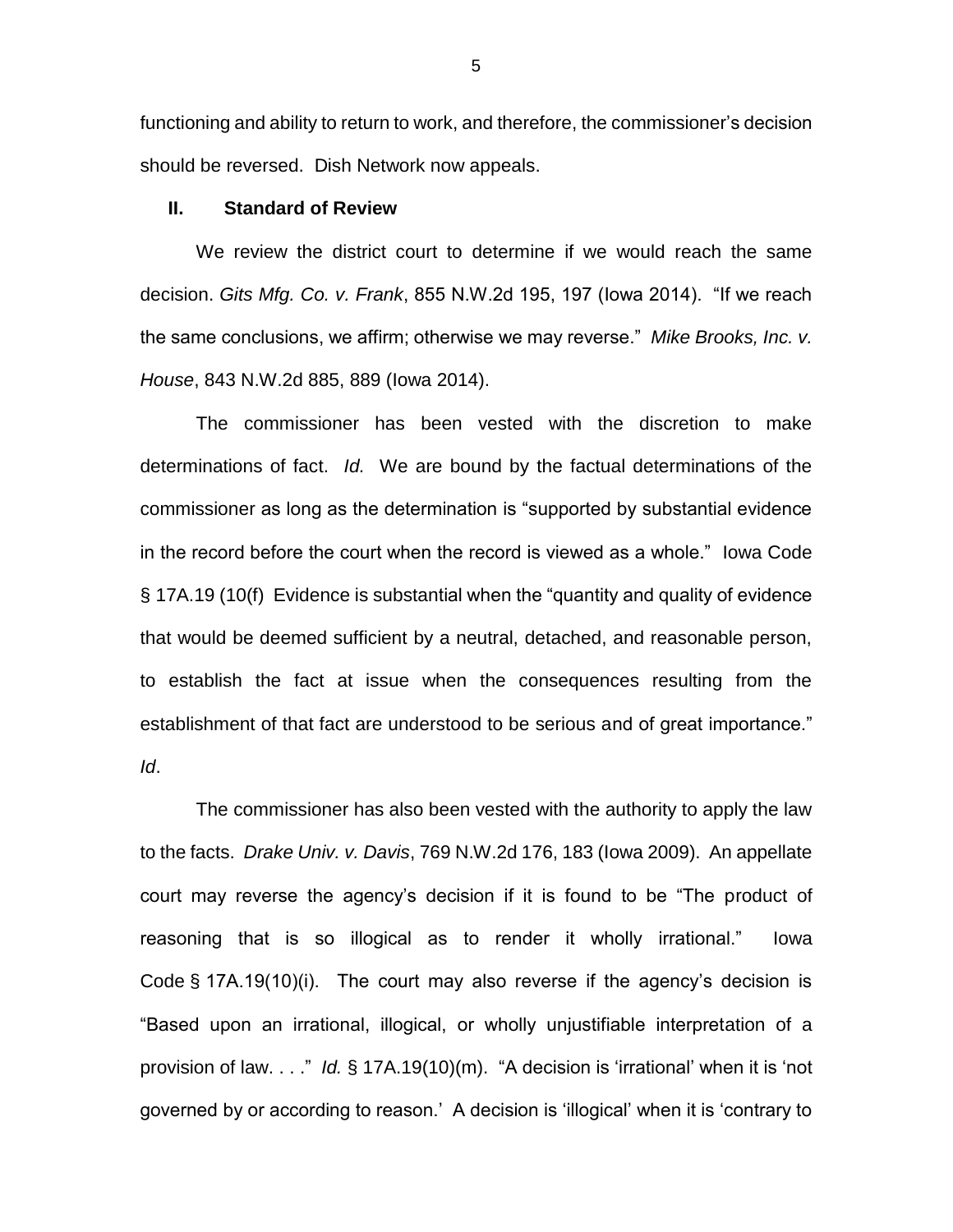or devoid of logic.' A decision is 'unjustifiable' when it has no foundation in fact or reason." *Sherwin-Williams Co. v. Iowa Dep't of Revenue*, 789 N.W.2d 417, 432 (Iowa 2010) (citations omitted).

#### **III. Determination of Permanency**

An injured worker is awarded healing period compensation preceding the award of permanent partial disability benefits. Iowa Code § 85.34(1). The healing period ends when the employee returns to work or "it is medically indicated that significant improvement from the injury is not anticipated or until the employee is medically capable of returning to [substantially similar] employment . . . ." *Id.* However, permanency cannot be decided "until the claimant's disability has stabilized, i.e., when 'it is medically indicated that significant improvement from the injury is not anticipated.'" *Broadlawns Med. Ctr. v. Sanders*, 792 N.W.2d 302, 307 (Iowa 2010) (citations omitted).

Dish Network claims the district court erred by finding Pals' application of law to facts was "irrational, illogical, and wholly unjustifiable based on the relevant evidence."

The district court held:

The multiple physicians' opinions that [Borkovec] might have a better quality of life after his opioid dependency is improved does not change the fact that the overwhelming evidence suggests that his physical conditions-which, again, both [the deputy] and [the commissioner] found were at MMI-are permanent and are not anticipated to show significant improvement. . . .

[The commissioner] concluded that permanent benefits could not be awarded until *all* of [Borkovec's] conditions had reached MMI.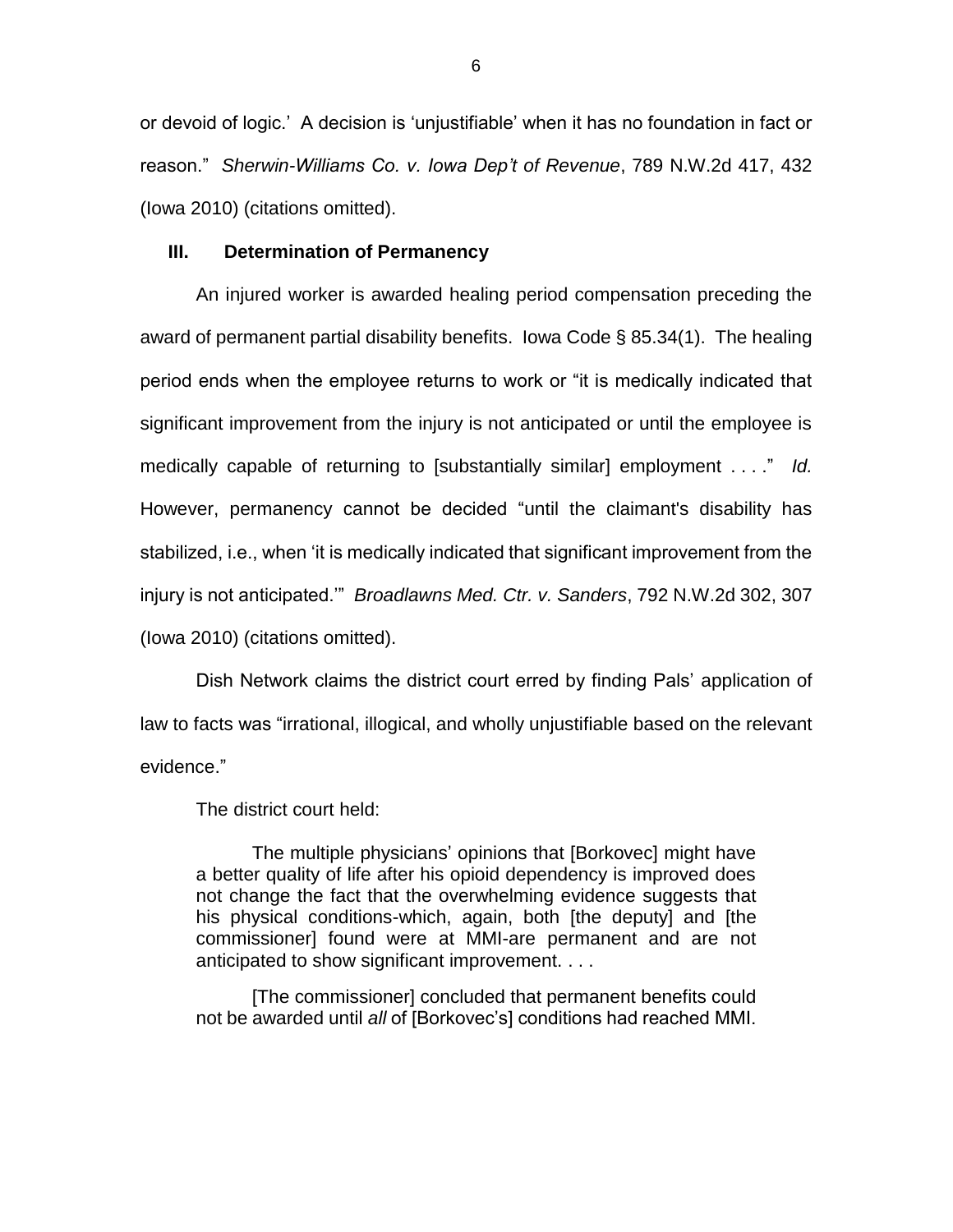Borkovec agrees with the district court's holding. He claims he is so disabled by his physical injuries that the increase in his functional ability gained by bringing his opioid addiction to MMI would not significantly improve his ability to work.

The commissioner's decision found "At least two medical experts have indicated that additional treatment for [Borkovec's] [opioid] dependency should result in improved functional capacity and significant improvement. Furthermore, Dr. Kuhnlein has indicated that many of the restrictions he placed on [Borkovec] were due to the significant narcotic medications." The commissioner found the medical experts to be credible and noted their opinions, if true, indicated Borkovec could expect significant improvement in cognitive function, decrease in his chronic pain, and improvement in his physical function.

Many of the restrictions placed on Borkovec by Dr. Kuhnlein were a result of the opioids. While the district court is correct in pointing out that even if Borkovec was not on opioids his physical disabilities would prevent him from working on ladders, the same is not true for sitting and driving. The opinions of medical experts indicated Borkovec's ability to remain seated for longer periods of time would improve significantly if Borkovec reduced his use of opioids and participated in a pain management program. Similarly, Borkovec's driving restriction is in place only because of the opioids. If Borkovec significantly improved his ability to sit for long periods of time and was able to drive, his ability to be employed would be greatly improved.

We find the commissioner's findings of fact were based on substantial evidence and are therefore bound by them. *See Mike Brooks, Inc.*, 843 N.W.2d at 889. We also find the commissioner's decision rationally applied the law to the

7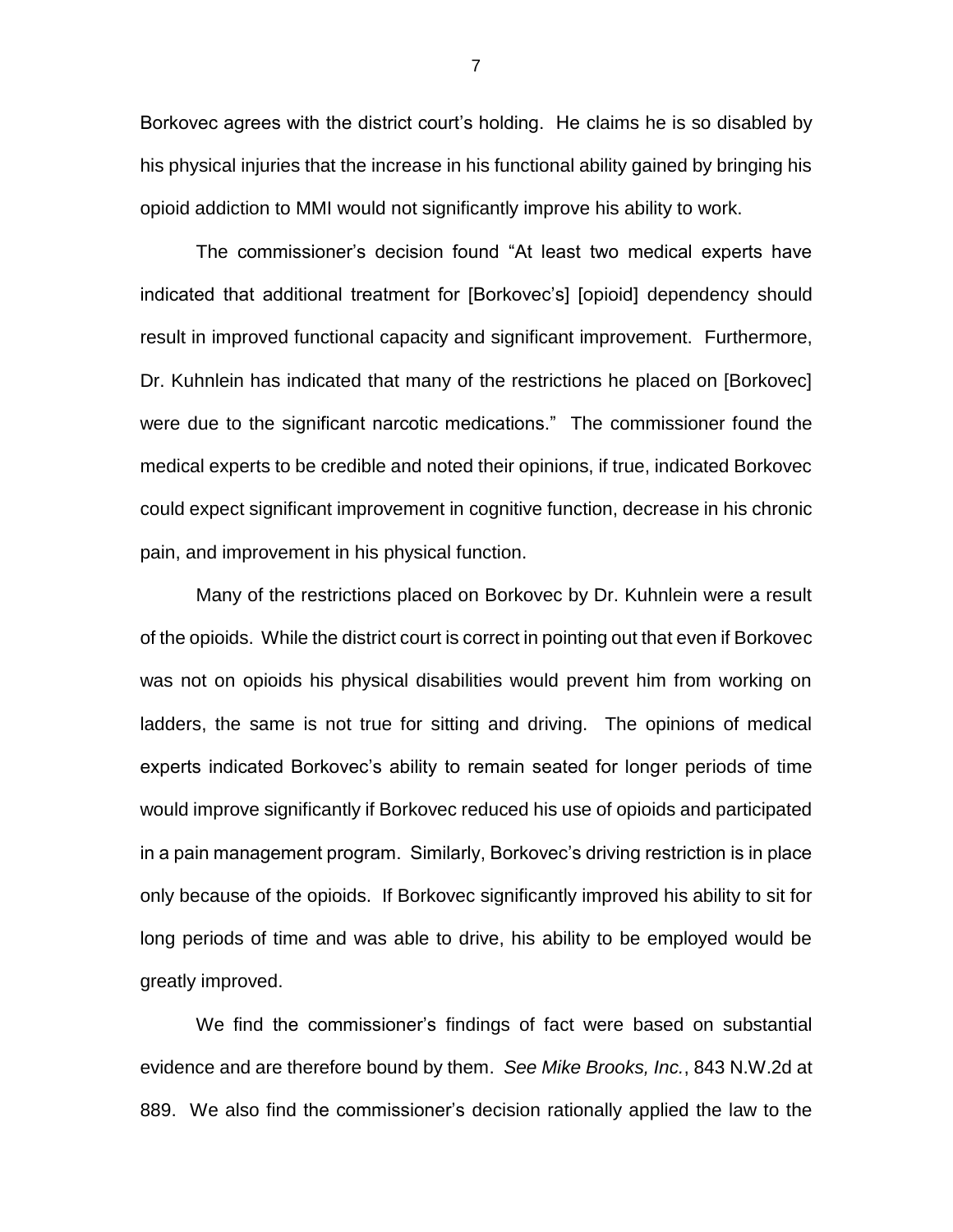facts. We disagree with the district court's conclusion, and therefore, we reverse. *See id.*

# **REVERSED AND REMANDED.**

Vaitheswaran, J., concurs; Danilson, C.J., concurs specially.